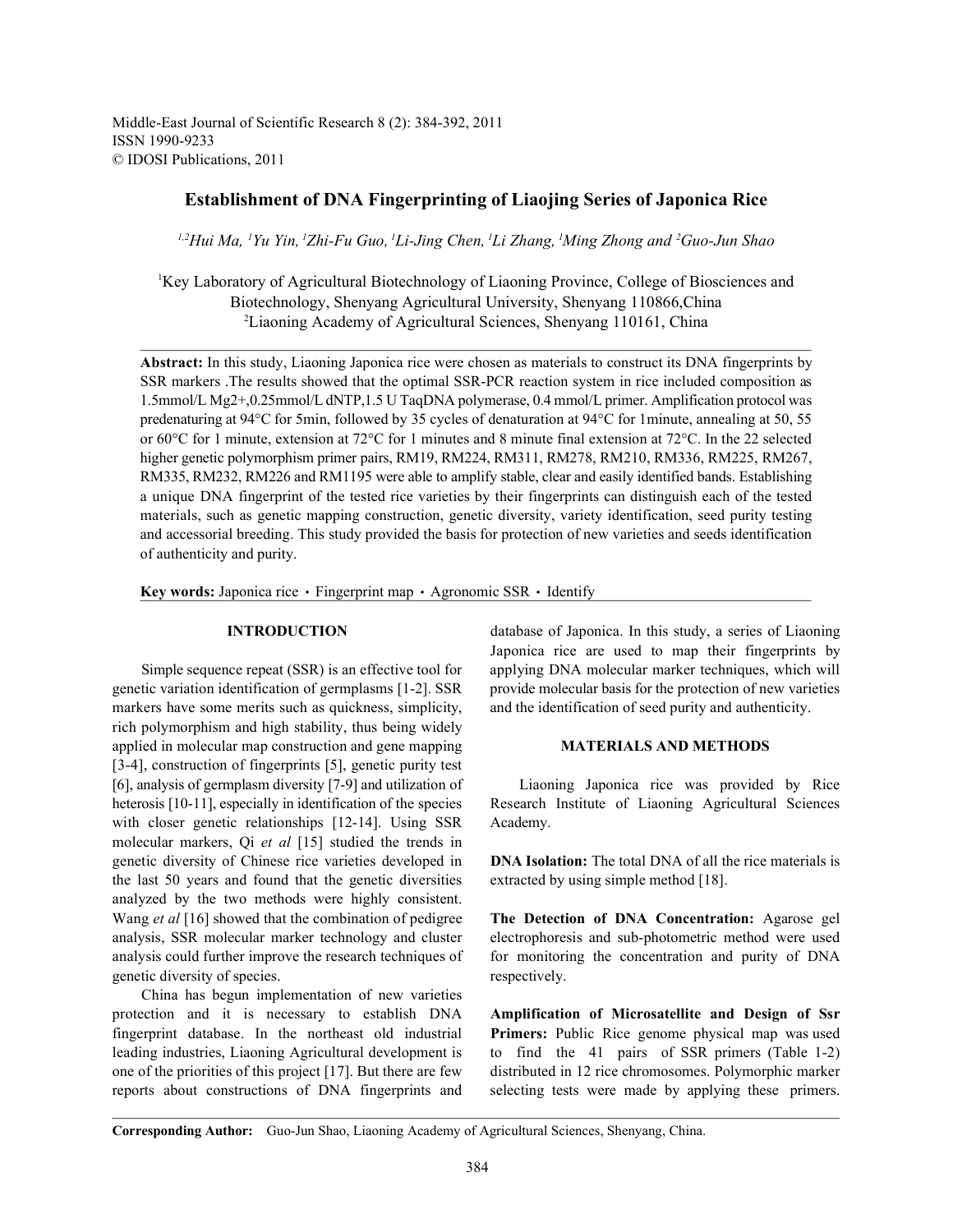### *Middle-East J. Sci. Res., 8 (2): 384-392, 2011*

| Number | Varieties    | Number | Varieties    |
|--------|--------------|--------|--------------|
|        |              |        |              |
|        | Liaoning 326 | o      | Liaoning 294 |
| 2      | Liaoning 5   |        | Liaoning 6   |
| 3      | Liaoning 180 | 8      | Liaoxing 9   |
| 4      | Liaoxing 10  |        | Liaoning 287 |
| 5      | Liaoning 371 | 10     | Liaoning 454 |

Table 1.1: A list of rice varieties used in experiment

|              | Table 1-2: Basic information of SSR Markers |              |            |              |            |              |            |  |  |  |  |  |  |  |  |
|--------------|---------------------------------------------|--------------|------------|--------------|------------|--------------|------------|--|--|--|--|--|--|--|--|
| Marker       | Chromosome                                  | Marker       | Chromosome | Marker       | Chromosome | Marker       | Chromosome |  |  |  |  |  |  |  |  |
| RM151        |                                             | RM218        | 3          | <b>RM238</b> | 6          | <b>RM269</b> | 10         |  |  |  |  |  |  |  |  |
| RM1195       |                                             | RM5414       | 4          | RM125        | 7          | <b>RM224</b> | 11         |  |  |  |  |  |  |  |  |
| <b>RM297</b> |                                             | RM273        | 4          | RM336        | 7          | <b>RM209</b> | 11         |  |  |  |  |  |  |  |  |
| RM266        | $\overline{2}$                              | <b>RM335</b> | 4          | <b>RM18</b>  | 7          | <b>RM101</b> | 12         |  |  |  |  |  |  |  |  |
| RM263        | 2                                           | <b>RM26</b>  | 5          | <b>RM320</b> | 7          | <b>RM19</b>  | 12         |  |  |  |  |  |  |  |  |
| <b>RM154</b> | $\overline{2}$                              | <b>RM267</b> | 5          | RM210        | 8          | <b>RM17</b>  | 12         |  |  |  |  |  |  |  |  |
| <b>RM48</b>  | $\overline{2}$                              | <b>RM274</b> | 5          | <b>RM223</b> | 8          |              |            |  |  |  |  |  |  |  |  |
| <b>RM530</b> | $\overline{2}$                              | RM334        | 5          | <b>RM278</b> | 9          |              |            |  |  |  |  |  |  |  |  |
| RM232        | 3                                           | <b>RM225</b> | 6          | RM219        | 9          |              |            |  |  |  |  |  |  |  |  |
| <b>RM85</b>  | 3                                           | RM133        | 6          | RM311        | 10         |              |            |  |  |  |  |  |  |  |  |
| <b>RM55</b>  | 3                                           | <b>RM204</b> | 6          | <b>RM258</b> | 10         |              |            |  |  |  |  |  |  |  |  |

| Table 1-3: SSR-PCR recipe |  |  |  |  |  |
|---------------------------|--|--|--|--|--|
|---------------------------|--|--|--|--|--|

| Component              | Concentration      | Aliquot (ul) |
|------------------------|--------------------|--------------|
| $10 \times$ Buffer     |                    | 2.5ul        |
| 25mM MgCl <sub>2</sub> | 1.5 <sub>m</sub> M | 1.5ul        |
| 5uM Primer             | 0.2uM              | 1ul          |
| 5uM Primer             | 0.2uM              | 1ul          |
| 10mM dNTP              | 0.2 <sub>m</sub> M | 0.5ul        |
| 5U/ul Taq Enzyme       | 1.25U              | $0.25$ ul    |
| 25ng/ul DNA            | 50 <sub>ng</sub>   | 2ul          |
| ddH <sub>2</sub> O     |                    | 16.25ul      |
| Total                  |                    | 25ul         |

logging http://www.gramene.org/mirosat/ssr.html. These reaction system is optimized with 3% agarose primers were synthesized by Shanghai Bio-Engineering gel electrophoresis and SSR markers are Co. Ltd. analysed with 6% denaturing polyacrylamide gel

**The SSR-PCR Amplification and Optimization in the Reaction System of Genomic DNA:** The reaction **Mapping of Japonica Dna Fingerprint** conditions of PCR is pre-denaturing at 94°C for 5 min, 35 **Screening of Ssr Primers with Dna Fingerprinting:** cycle of denaturing at 94°C for 1 min, annealing at the olymorphism is analysed with composited 41 pairs of primer's temperature 50°C, 55°C or 60°C for 1 min and SSR primers and optimized SSR-PCR system to determine extending at 72°C for 1 min, extending at 72°C for 8 min the appropriate SSR markers applied in fingerprint finally. Reaction mixture volume is 25 ul (Table 1-3). mapping.

The four major components affecting PCR reactions include MgCl<sub>2</sub>, Primer, dNTP and Taq enzyme. We use **Mapping of DNA Fingerprint:** Map the series of combination is selected. primers.

The public Rice genome physical map is available by **Detection of Amplified Products:** SSR-PCR electrophoresis.

different combinations of gradients from which the best Liaojing varieties DNA fingerprinting with screened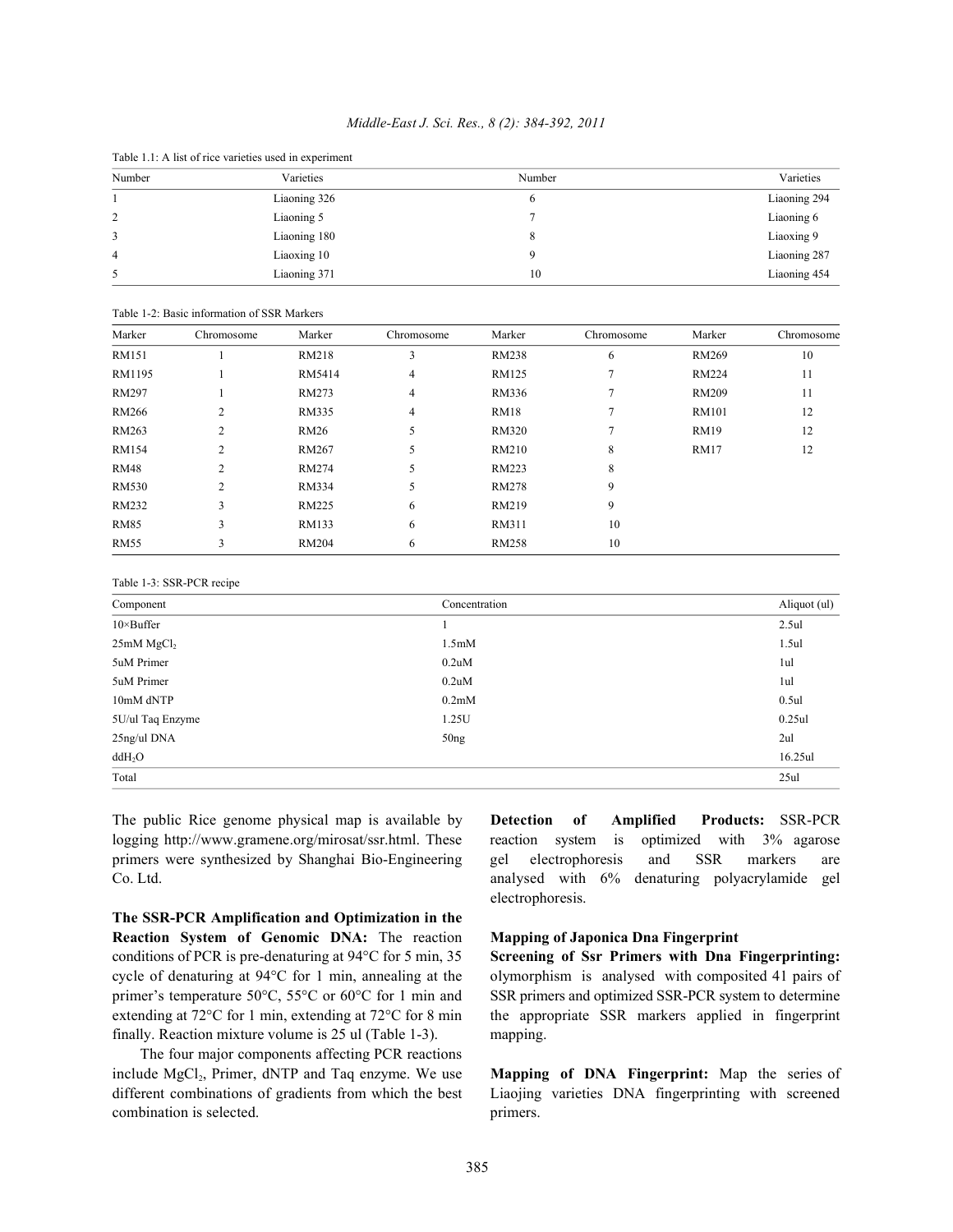

Fig. 1-1: The total DNA isolates checked by 0.8% Agarose gel.

1-5 The DNA is 25ng, 50ng, 100ng, 150ng and 200ng; 6-15 is Liaojing 326. Liaojing 5. Liaojing 180. Liaoxing 10. Liaojing 371. Liaojing 294. Liaoxing 9. Liaojing 287. Liaojing 454.



Fig. 1-2: The diluted DNA isolates checked by 0.8% Agarose gel.

1 50ng DNA 2-11 is diluted DNA of Liaojing 326. Liaojing 5. Liaojing 180. Liaoxing 10. Liaojing 371. Liaojing 294. Liaojing 6. Liaoxing 9. Liaojing 287. Liaojing 454.

**DNA Isolation and Detection:** The concentration of extracted DNA samples was between 200~400ng/ul. Clear **The Effect of** *dNTPs Concentration on SSR* and tidy bands showed by 0.8% agarose gel electrophoresis (Figure 1-1). Compared with ëDNA, obtained DNA molecular weight were larger and fulfilled the requirements of SSR-PCR amplification. The concentration of extracted genomic DNA was diluted around 25-50ng for PCR amplification (Figure 1-2).

**Optimization of Ssr Reaction System :** The concentration gradients are set according to concentration ranges of various ingredients used in conventional SSR. The PCR amplification results are assessed based on the number of gel electrophoresis bands and their brightness and stability to determine the optimum system.

Effect of  $Mg^{2+}$  Concentration on Ssr Amplification **Products:**  $Mg^{2+}$  was used as the activator of Taq enzyme and its concentration directly affect the specificity and efficiency of PCR amplification. If the concentration of  $Mg^{2+}$  is too low, Taq enzyme activity decrease significantly. While too high, it may cause non-specific amplification products. Eight concentration gradient of  $Mg^{2+}$  is set in this experiment. That is 0.5, 1.0, 1.5, 2.0, 2.5, 3.0, 3.5 and 4.0 mmol / L. Addition to the concentration of 0.5mmol / L, others all have amplified products (Figure 1- 3). The results show the bands are vaguer when  $Mg<sup>2+</sup>$ concentration is 1.0mmol / L and relatively clear when 1.5  $\sim$  2.5mmol / L and non-specific bands are produced when

**RESULTS AND DISCUSSION** 3.0 ~ 4.0mmol / L .Consequently, 1.5mmol / L is selected as the optimal concentration.

> *Amplification* **Products:** dNTP is the substrate of PCR reaction. If dNTP concentration is too low, it may result in low productions. While too high it will cause error incorporation. Seven dNTP concentration gradients are set in this experiment and all have amplified products (Figure 1-4). The results show the amplified products are lighter and vaguer when dNTP concentration is  $0.10 \sim$ 0.20mmol / L and brighter when 0.40mmol / L and the amplification effect is better when  $0.25 \sim 0.35$ mmol / L. Therefore, in the view of economic point, 0.25mmol / L of dNTP concentration is appropriate.

> **The Effect of Primer Concentration on SSR Amplification Products:** Primer concentration is an important factor of PCR reaction system. If primer concentration is too low, it may result in low amplification productions and uneasy detective DNA bands. While too high it will cause non-specific amplification products and the formation of primer dimmer. As can be seen from Figure 1-5, the concentration of primers is a greater effect on SSR reaction. The results show the PCR products are low when primer concentration is 0.2mmol / L and non-specific amplification is generated when  $0.6 \sim 1.0$ mmol /L and with the increase of primers concentration the non-specific products increase. The effect of amplification is better when primer concentration is 0.4mmol / L.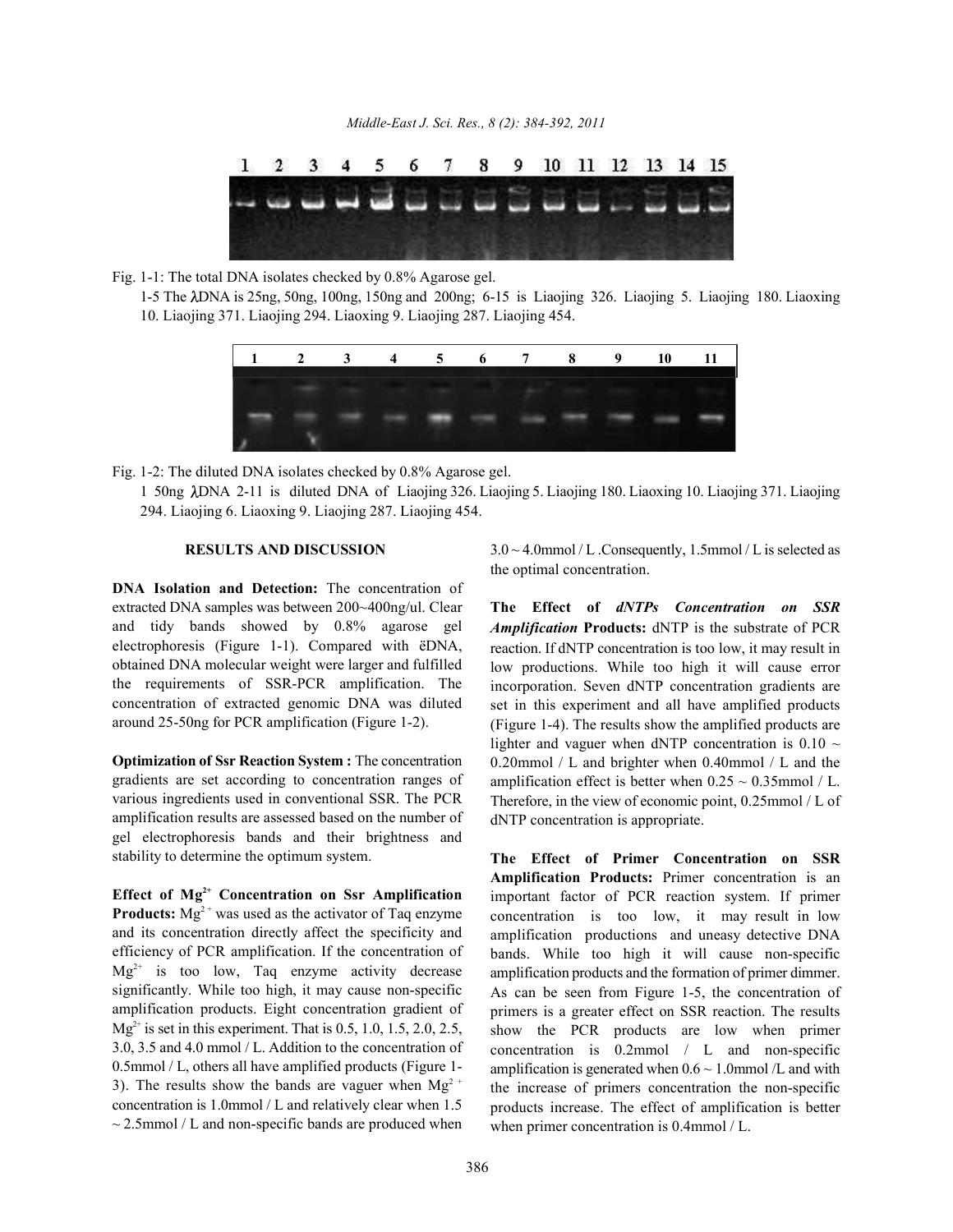

Fig. 1-3: The effect of Mg2+ concentration on SSR Fig. 1-5: The effect of primer concentration on SSR profiles. **profiles** 

1-8 Mg2+ concentration is 0.5, 1.0, 1.5, 2.0, 2.5, 1-5The primer concentration is 0.2, 0.4, 0.6, 0.8 3.0, 3.5 and 4.0mM and 1.0mM



Fig. 1-4: The effect of dNTPs concentration on SSR Fig. 1-6: The effect of Taq DNA polymerase profiles. concentration on SSR profiles.

0.25, 0.30, 0.35 and 0.40mM 0.5, 1.0, 1.5, 2.0 and 2.5U

**SSR Amplification Products:** Taq enzyme concentration temperature minus 1<sup>o</sup>C in each cycle. With the optimized is an essential factor for PCR products. Amplification amplification system and process, the specificity of effects of different Taq DNA polymerase manufacturers amplified bands is notably enhanced. and batches are vastly different. If Taq enzyme concentration is too low, it can not be amplified. While **Detection of PCR Amplified Products:** In this study, we too high, non-specific amplification products may detect the PCR amplification products with 3% agarose generate. The results show that the amplification effect is gel electrophoresis and find the distinguished length of better and the bands are clearer when Taq DNA DNA fragment is 300bp which is worse than the products polymerase concentration is 1.0U and 1.5U. For economy of polyacrylamide gel electrophoresis (Figure1-7) 6% considerations, the optimal Taq DNA polymerase variability and 8% non-denaturing polyacrylamide gel concentration is 1.25U (Figure 1-6). electrophoresis were compared in this experiment.

amplification conditions are that  $Mg^{2+}$  concentration is generate more mixed bands while 6% denaturing gel cause 1.5mmol / L, dNTP concentration is 0.25mmol / L, Taq wide bands which can be regulated by adjusting the polymerase concentration is 1.25U and primer voltage. In general, the detection effect is better with 6% concentration is 0.4mmol / L. denaturing gel.

In the SSR-PCR reactions, each SSR primer has its own optimal annealing temperature and the annealing **Selecting of Polymorphism SSR Primer:** In this study, temperatures of two single primers in some SSR primers 41 pairs of SSR primers distributed in 12 rice chromosomes are largely different. We have found through land-PCR are selected within the experimental materials. The results amplified that better amplification results can be achieved showed that products amplified with 22 pairs of primers in the same PCR reaction procedure with primers of out of 41 exhibit polymorphism (Figure 1-8, Table 1-4). The different annealing temperatures. In this reaction system, polymorphism performance rate is 53.7%, indicating a high the reaction procedures are pre-denaturing at 94°C for polymorphism of SSR markers. Based on a pair of primers 5min, 35 cycles of denaturing at 94°C for 1min, annealing and a large number of alleles in each chromosome, SSR at the primer' s temperature 65~54°C for 1min and primers used to map DNA fingerprinting are selected from extending at  $72^{\circ}$ C for 2 min, then extension at  $72^{\circ}$ C for 8 the above 22 pairs of primers.





1-7 The dNTPs concentration is 0.10, 0.15, 0.20, 1-5 The Taq DNA polymerase concentration is

**The Effect of Taq DNA Polymerase Concentration on** min finally. Among procedures, each annealing

Considering the above factors, the optimal rice SSR The results showed that 8% non-denaturing gel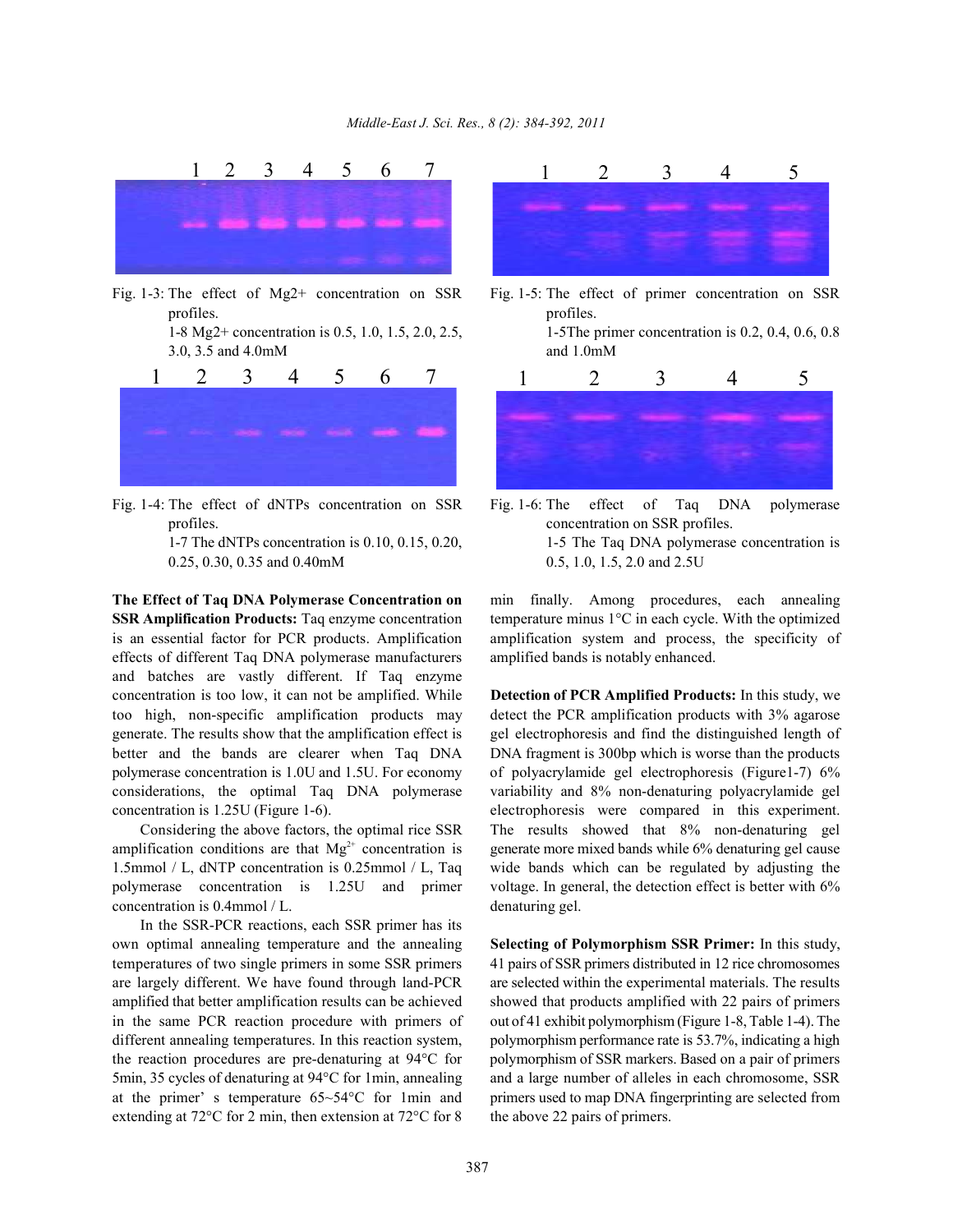

## Fig. 1-7: SSR profiles detected by three different methods

A: by 3% agarose gel electrophoresis; B: by 8% non-denaturing acrylamide gel electrophoresis; C: by 6% denaturing acrylamide gel electrophoresis.



## Fig. 1-8:Selection of polymorphism SSR primer

1-60 is result of different primer of Liaojing 326. Liaojing 5. Liaojing 180. Liaoxing 10. Liaojing 371. Liaojing 294. Liaojing 6. Liaoxing 9. Liaojing 287. Liaojing 454.

|  | Table 1-4: Results of SSR polymorphism of the rice variety |  |
|--|------------------------------------------------------------|--|
|  |                                                            |  |

| Rice variety<br>-------------------------- |              |          |          |          |              | Rice variety |          |                |                |                |              |                  |              |              |              | Rice variety                          |          |   |              |              |                  |              |                  |          |          |   |          |   |   |   |          |              |
|--------------------------------------------|--------------|----------|----------|----------|--------------|--------------|----------|----------------|----------------|----------------|--------------|------------------|--------------|--------------|--------------|---------------------------------------|----------|---|--------------|--------------|------------------|--------------|------------------|----------|----------|---|----------|---|---|---|----------|--------------|
| Primer                                     |              | 2        | 3        | 4        | 5            | 6            | 7        | 8              | 9              | 10             | Primer       |                  | 2            | 3            | 4            | --------------------------------<br>5 | 6        | 7 | 8            | 9            | 10               | Primer       |                  | 2        | 3        | 4 | 5        | 6 |   | 8 | 9        | 10           |
| RM278                                      | $\Omega$     | $\Omega$ | $\Omega$ |          | $\theta$     | $\Omega$     | $\theta$ | $\overline{0}$ | $\overline{0}$ | $\overline{0}$ | <b>RM210</b> | $\overline{0}$   | $\mathbf{0}$ |              | $\mathbf{0}$ | $\mathbf{0}$                          | $\Omega$ | 0 | $\bf{0}$     | $\mathbf{0}$ | $\mathbf{0}$     | RM1195       |                  | $\theta$ | $\Omega$ |   | $\theta$ |   | 0 |   | $\theta$ | $\mathbf{0}$ |
|                                            |              |          |          |          |              |              |          |                |                |                |              | $\mathbf{0}$     | 0            | $\theta$     |              | $\mathbf{0}$                          |          | 0 | $\mathbf{0}$ | $\bf{0}$     | $\mathbf{0}$     |              | $\theta$         |          |          |   |          |   |   |   | $^{(1)}$ | $\mathbf{0}$ |
| <b>RM225</b>                               |              |          |          |          |              |              |          | 0              | $\bf{0}$       | $\bf{0}$       |              |                  | 0            |              |              |                                       |          |   |              | 0            | $\boldsymbol{0}$ |              | $\mathbf{0}$     |          |          |   |          |   |   |   |          |              |
|                                            | $^{(1)}$     |          |          |          | 0            |              |          | 0              |                |                |              | $\mathbf{0}$     |              |              |              |                                       |          |   |              |              |                  | RM273        |                  |          |          |   |          |   |   |   |          | $\mathbf{0}$ |
|                                            | 0            |          |          |          |              |              |          |                |                |                | <b>RM335</b> | $\mathbf{0}$     | 0            |              |              |                                       |          |   |              |              | $\boldsymbol{0}$ |              |                  |          |          |   |          |   |   |   |          |              |
| RM133                                      |              |          |          |          |              |              |          |                |                |                |              | $\mathbf{0}$     |              |              |              |                                       |          |   |              |              |                  | RM232        |                  |          |          |   |          |   |   |   |          | $\Omega$     |
| RM224                                      |              |          |          |          |              |              |          |                | $\theta$       | $\bf{0}$       |              |                  |              |              |              |                                       |          |   |              |              |                  |              |                  |          |          |   |          |   |   |   |          |              |
|                                            | $^{(1)}$     |          |          |          |              |              |          |                |                | $\theta$       | <b>RM320</b> |                  |              |              |              |                                       |          |   |              |              |                  | <b>RM209</b> | $\Omega$         |          |          |   |          |   |   |   |          | $\mathbf{0}$ |
|                                            | $^{(1)}$     |          |          |          |              |              | $\theta$ |                |                |                |              | $\boldsymbol{0}$ |              |              |              |                                       |          |   |              |              | $\theta$         |              |                  |          |          |   |          |   |   |   |          |              |
| RM223                                      |              |          |          |          |              |              |          | 0              |                | $\theta$       | <b>RM264</b> |                  |              |              |              |                                       |          |   |              |              |                  | <b>RM530</b> |                  |          |          |   |          |   |   |   |          |              |
|                                            |              |          |          |          |              |              |          |                |                |                |              |                  |              |              |              |                                       |          |   |              |              |                  |              | 0                |          |          |   |          |   |   |   |          | $\theta$     |
| RM5414                                     |              |          |          |          |              |              |          |                |                |                | <b>RM266</b> |                  |              |              |              |                                       |          |   |              |              | $\theta$         | <b>RM297</b> | $\mathbf{0}$     |          |          |   |          |   |   |   |          | $\mathbf{0}$ |
|                                            | $\mathbf{0}$ | $\theta$ |          |          | 0            | $\theta$     | $\theta$ |                | $\theta$       | $\bf{0}$       |              |                  | 0            |              | 0            | 0                                     |          |   | $\mathbf{0}$ | $^{(1)}$     | $\bf{0}$         |              | $\boldsymbol{0}$ |          |          |   |          |   |   |   |          | $\mathbf{0}$ |
|                                            | $\mathbf{0}$ | $\theta$ |          |          | 0            |              |          | 0              | $\Omega$       | $\theta$       |              | $\mathbf{0}$     | 0            | $\mathbf{0}$ |              |                                       |          |   |              |              |                  |              |                  |          |          |   |          |   |   |   |          | $\mathbf{0}$ |
| <b>RM19</b>                                |              |          |          |          |              |              |          |                |                |                |              | $\mathbf{0}$     | $\theta$     | $\mathbf{0}$ |              | $\boldsymbol{0}$                      |          |   | 0            | 0            | $\mathbf{0}$     |              | $\theta$         |          |          |   |          |   |   |   |          |              |
|                                            |              |          |          |          |              |              |          |                |                | $\mathbf{0}$   | RM311        | $\mathbf{0}$     | 0            |              |              |                                       |          |   |              |              | $\boldsymbol{0}$ | RM336        | 0                |          |          |   |          |   |   |   |          | $\theta$     |
| <b>RM18</b>                                |              |          |          |          |              |              |          | 0              |                |                |              |                  | 0            | 0            |              |                                       |          |   |              | 0            | $\mathbf{0}$     |              | $\theta$         |          |          |   |          |   |   |   | $\Omega$ | $\bf{0}$     |
|                                            | $\bf{0}$     |          |          |          | 0            |              | 0        | 0              | $\bf{0}$       | $\bf{0}$       |              | $\mathbf{0}$     |              | $\theta$     |              |                                       |          |   |              |              |                  |              |                  |          |          |   |          | 0 |   |   |          | $\mathbf{0}$ |
|                                            | $^{\circ}$   |          |          |          |              |              |          |                |                |                | RM469        |                  |              |              |              |                                       |          |   |              |              |                  | RM267        |                  |          |          |   | $\theta$ | 0 | 0 |   | $\theta$ | $\mathbf{0}$ |
| <b>RM238</b>                               |              |          |          |          |              |              |          |                |                |                |              |                  |              |              |              |                                       |          |   |              |              |                  |              |                  |          |          |   |          |   |   |   |          |              |
|                                            | $\bf{0}$     |          | 0        | $\theta$ | $\mathbf{0}$ | $\theta$     | $\theta$ | $\mathbf{0}$   | $\bf{0}$       | $\bf{0}$       |              |                  |              |              |              |                                       |          |   |              |              |                  |              |                  |          |          |   |          |   |   |   |          |              |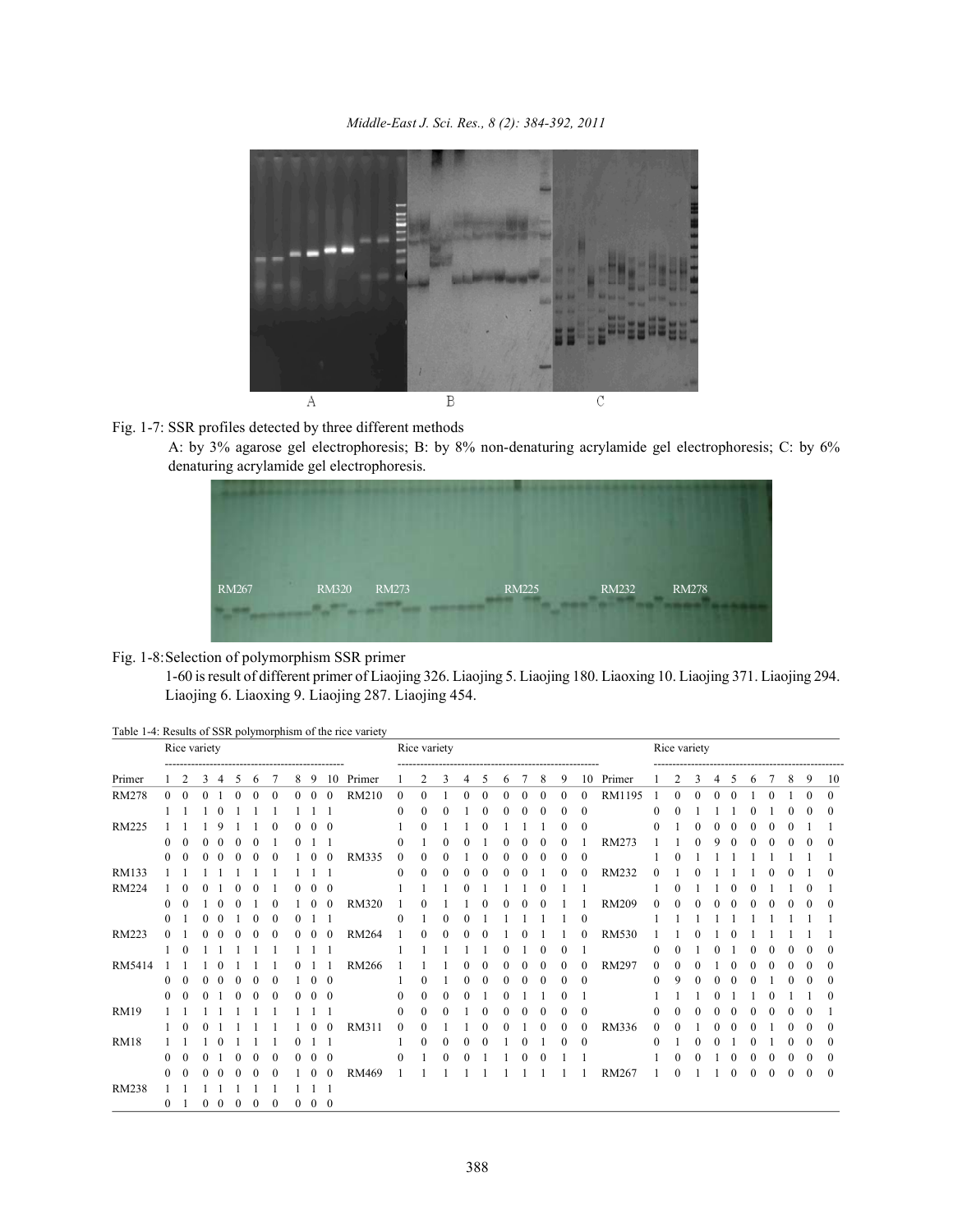*Middle-East J. Sci. Res., 8 (2): 384-392, 2011*





| Table 1-5: Basic information of finger-printing SSR Markers |  |  |
|-------------------------------------------------------------|--|--|
|-------------------------------------------------------------|--|--|

| Primer Makers        | RM1195 | RM226 | RM232 | RM335 | RM267 | RM225 | RM336 | RM210 | RM278 | RM311 | RM224 | RM19 |
|----------------------|--------|-------|-------|-------|-------|-------|-------|-------|-------|-------|-------|------|
| Chromosome           |        |       |       |       |       |       |       |       |       |       |       |      |
| The number of allele | 4      |       |       |       |       | 4     | 4     |       |       |       |       |      |



Liaojing6 Liaoxing9 Liaojing454

Fig. 1-10: Finger-print of ten rice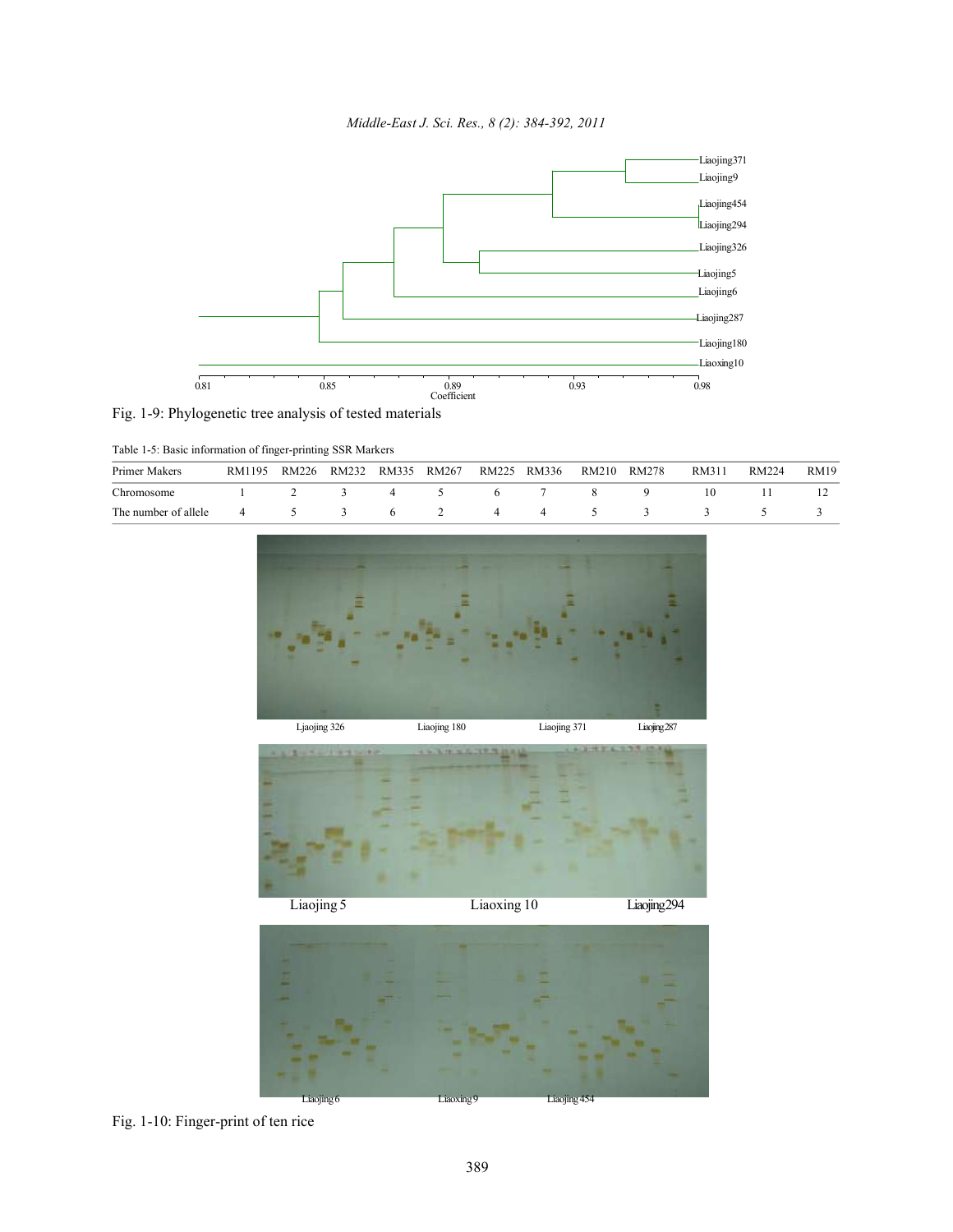**Cluster Analysis:** According to 01 database, the **DISCUSSION** phylogenetic tree of SSR analysis is obtained through UPGMA cluster analysis (Figure 1-9) Phenotype is the interaction of genotype and

ten rice varieties were divided into five groups investigating genetic structure and diversity using according to the standard genetic similarity which phenotypes [19]. Application of SSR markers has been an is 0.89. After dividing groups, the average genetic important way to reveal the genetic diversity of rice distance of inter-groups is greater than the distance materials for its high polymorphism, high abundance, within group. **even** distribution in the genome and codominance. SSR

Liaojing 294, Liaoxing 9, Liaojing 454 to study the classification of rice germplasms,

- 
- 
- 
- 

**Mapping of DNA Fingerprint:** Mapping the DNA them. fingerprint of ten rice varieties applies the twelve pairs The establishment of DNA fingerprint database of SSR primers which can amplify clear bands and have provides the scientific basis for the rice seeds quality more alleles (Figure 1-10). The twelve pairs of SSR primers supervision and intellectual property protection. So we are selected from the polymorphic primers (Table 1-5). should make clear the purpose of constructing DNA

**Markers:**In this study, a complete SSR molecular markers varieties, the protection of new varieties and authorized system is established by SSR molecular maker technology varieties. To make sure the varieties have greater practical used Liaojing tested materials. This established system value, the variety resources should be representative. can be applied for mapping of DNA fingerprint. The Secondly, the choosing of SSR markers should have rich optimal SSR amplification conditions are that  $Mg^{2+}$  polymorphic primers in the selected materials. How to concentration is 1.5mmol / L, dNTP concentration is determine the core primer is a key. Core primer 0.25mmol / L, Taq polymerase concentration is 1.25U and amplification haves several characteristics, such as primer concentration is 0.4mmol / L. stablely, repeatability and rich polymorphism information.

pre-denaturing at 94 for 5min, 35 cycles of denaturing at production. Because of the use of morphological 94 for 1min, annealing at the primer §s temperature 50, 55 characteristics in identifying hybrid rice germplasm and

pairs of primers which have strong genetic polymorphism. identificate or market rights [22-23], some scholars also Stable, clear and easily bands can be amplified by these establish the particular hybrid rice or the checklist of DNA filtered 12 pairs of primers. They are RM19, RM224, fingerprint [24-25]. RM311, RM278, RM210, RM336, RM225, RM267 RM335, With the use of DNA fingerprint process, the

According to the results of phylogenetic tree, environment. It is an important and effective method for The first group Liaojing 326, Liaojing 5, Liaojing 371, markers derived from functional genes are effective tools The second group Liaojing 6 . In this study, comprehensive comparisons were The third group Liaojing 287 conducted on 10 high-quality japonica rice germplasms The fourth group Liaojing 180 using SSR markers, pedigree information and mapping the The fifth group Liaoxing 10 DNA fingerprint, which may provide necessary basis for geographical distribution and pedigree analysis [20-21] fully understanding their properties and making full use of

**DNA Fingerprint Identification System of Molecular** future. At first, material selection should focus on main In this reaction system, the reaction procedures are Good varieties of rice are the basis to ensure sustained or 60 for 1min and extending at 72 for 1 min, then the purity has certain limitations, thus the use of extension at 72 for 8 min finally. molecular marker in distinguishing different rice materials **Construction of the Standard Dna Fingerprints of Rice:** scholars have tried to use SSR molecular markers to In this study, 12 pairs of primers are selected from the 22 establish the DNA fingerprint that can apply to the purity fingerprinting database and apply it to test practice for has aroused people's great interest. Some Chinese

RM232, RM226 and RM1195. Specific DNA fingerprints of constructed database may reveal its limitations on the rice are constituted by using the combination of their emergence of new varieties. So, we need to increase the fingerprints. So we can distinguish them one by one from number of fingerprint database varieties and the amount the tested materials. of core primer to make the database get improved.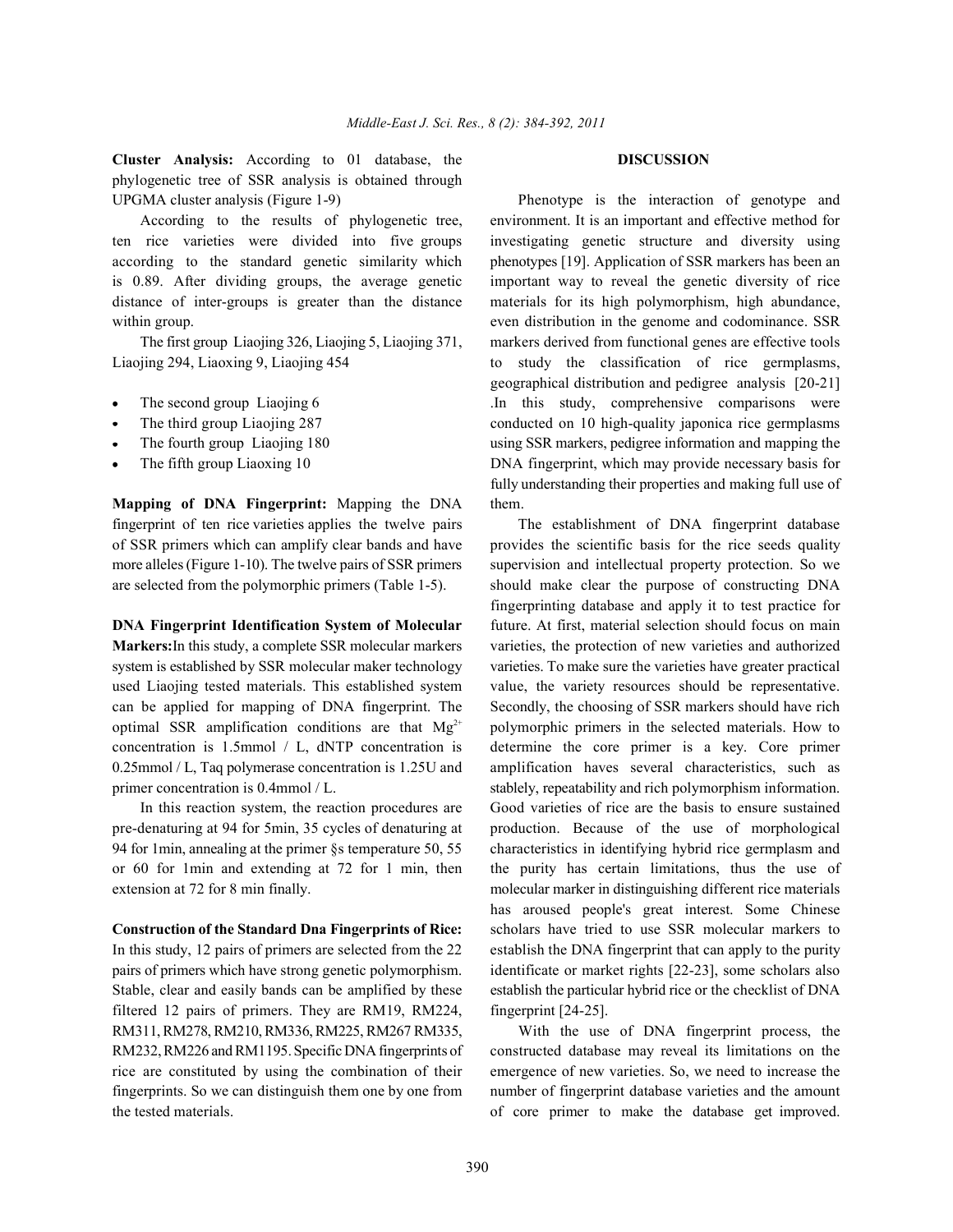fingerprint in this study can be used as a primary database.

### **REFERENCES**

- 1. Powell, W., M. Mogante, C. Andre, M. Hanafey, J. Vogel, S. Tingey and A. Rafalski, 1996. The utility of RFLP, RAPD, AFLP and SSR (microsatellite) markers for germplasm analysis. Mol. Breeding. 2: 225-238.
- 2. Ishii, T., Y. Xu and S. R. McCouch, 2001. Nuclear and chloroplast-microsatellite variation in A-genome species of rice. Genome., 44: 658-666.
- 3. McCouch, S.R., L. Teytelman, Y.B. Xu, K.B. Lobos, K. Clare, M. Walton, B.Y. Fu, R. Maghirang, Z.K. Li, Y.Z. Xing, F.Q. Zhang, I. Kono, M. Yano, R. Fjellstrom, G. DeClerrck, D. Schnei-der, S. Cartinhour, D. Ware and L. Stein, 2002. Development and mapping of 2240 new SSR markers for rice (Oryza sativa L.). DNA Res., 9: 199-207.
- 4. Zhang, S.B., Z. Zhu, L. Zhao, Y.D. Zhang, T. Chen, J. Lin and C.L. Wang, 2007. Identification of SSR markers closely linked to eui gene in rice. Hereditas (Beijing). 29: 365-370.
- 5. Xiao, X.Y., Y.P. Wang, J.Y. Zhang, S.G. Li and T.Z. Rong, 2006. SSR marker-based genetic diversity fingerprinting of hybrid rice in Sichuan, China. Chin. J. Rice. Sci., 20: 1-7.
- 6. Peng, S.T., Q.Y. Zhuang, Q.C. Yang and K.L. Zheng, 2003. SSR markers selection and purity detection of major hybrid rice combinations and their parents in China. Chin. J. Rice. Sci., 17: l-5.
- 7. Jin, W.D., B.S. Cheng and D.L. Hong, 2008. Genetic diversity analysis of japonica rice landraces (Oryza sativa L.) in Tai Lake region based on SSR markers. Sci Agric Sin., 41: 3822- 3830.
- 8. Zhu, Z.F., C.Q. Sun, Y.C. Fu, P.J. Zhang and X.K. Wang, 2002. Comparison of the genetic diversity of common wild rice and cultivated rice using SSR markers. Sci. Agric. Sin., 35: 1437-1441.
- 9. Zhou, H.F., Z.W. Xie and S. Ge, 2003. Microsatellite analysis of genetic diversity and population genetic structure of a wild rice (Oryza rufipogon Griff.) in China. Theor. Appl. Genet., 107: 332-339.
- 10. Liu, X.C., S.G. Chen, J.S. Chen, K.S. Ishiki, W.X. Wang and L.Q. Yu, 2004. Improvement of combining ability for restorer lines with the identified SSR markers in hybrid rice breeding. Breeding Sci., 54: 341-346.
- Therefore, the construction of 10 japonica varieties DNA 11. Guo, H.S., X. Li, J.D. Xu, H.Y. Zhang, P.Z. Xu and X.J. Wu, 2007. SSR marker-based genetic diversity of 24 cytoplasmic male sterile lines in rice. Hybrid. Rice., 22: 56-61.
	- 12. Ni, J.P., M. Colowit and D.J. Mackill, 2002. Evaluation of genetic diversity in rice subspecies using microsatellite markers. Crop Sci., 42: 601-607.
	- 13. Bao, G.L., T. Katsura, K. Asako, R.T. Luo, X.M. Zhang, J.M. Wang and S.M. Ye, 2005. Analysis on SSR polymorphisms of japonica rice varieties. Sci Agric Sin., 38: 2549-2554.
	- 14. Cheng, B.S., Z.B. Wan and D.L. Hong, 2007. Establishment of SSR fingerprint map and analysis of genetic similarity among 35 varieties in japonica rice (*Oryza sativa* L.). J. Nanjing Agric. Univ., 30: 125-132.
	- 15. Qi, Y.W., D.L. Zhang, H.L. Zhang, M.X. Wang, J.L. Sun, D.H. Liao, X.H. Wei, Z.E. Qiu, S.X. Tang, Y.S. Cao, X.K. Wang and C. Li, 2006. Breeding and its trend of genetic diversity of rice varieties in China for nearly 50 years. Chin. Sci. Bull., 51: 693- 699.
	- 16. Wang, S.J., Z.M. Lu and J.M. Wan, 2006. Genetic diversity among parents of hybrid rice based on cluster analysis of simple sequence repeat markers and morphological traits. Rice. Sci., 13: 155-160.
	- 17. Wang, A.S., J.B. Li and H.Z. Liu, 2005. Research advance on Application of DNA Fingerprinting to Identification Seed Purity and Authenticity in Hybrid Rice.Molecular Plant Breeding. 3: 393-400.
	- 18. Zheng, K., N. Huang, J. Bennett and G.S. Khush, 1995. PCR-based marker assisted selection in rice breeding. IRRI discussion paper series No. 12. International Rice Research Institute, P. O. Box 933, Manila, Philippines.
	- 19. Jin, W.D. and D.L. Hong, 2006. Genetic diversity in japonica rice landraces (Oryza sativa) from the Taihu Lake region. Biodiv Sci., 14: 479-487.
	- 20. Zhang, T.J., K. Zheng, J.D. Xu, K.F. Jiang, X.J. Wu and X.D. Wang, 2008. Genetic diversity of aromatic rice varieties based on markers of functional genes and SSR. Sci. Agric. Sin., 41: 625- 635.
	- 21. Zhao, Y., K. Yang, A.A. Cheema and Y.J. Weng, 2002. Evaluation of rice germplasm using SSR markers of functional gene in rice. Sci. Agric. Sin., 35: 349-353.
	- 22. Peng, S.T., J.Y. Zhuang and Q.C. Yan, 2003. SSR markers selection and purity detection of major hybrid rice combinations and their parents in China. Chinese J. Rice. Sci., 17: 1-5.